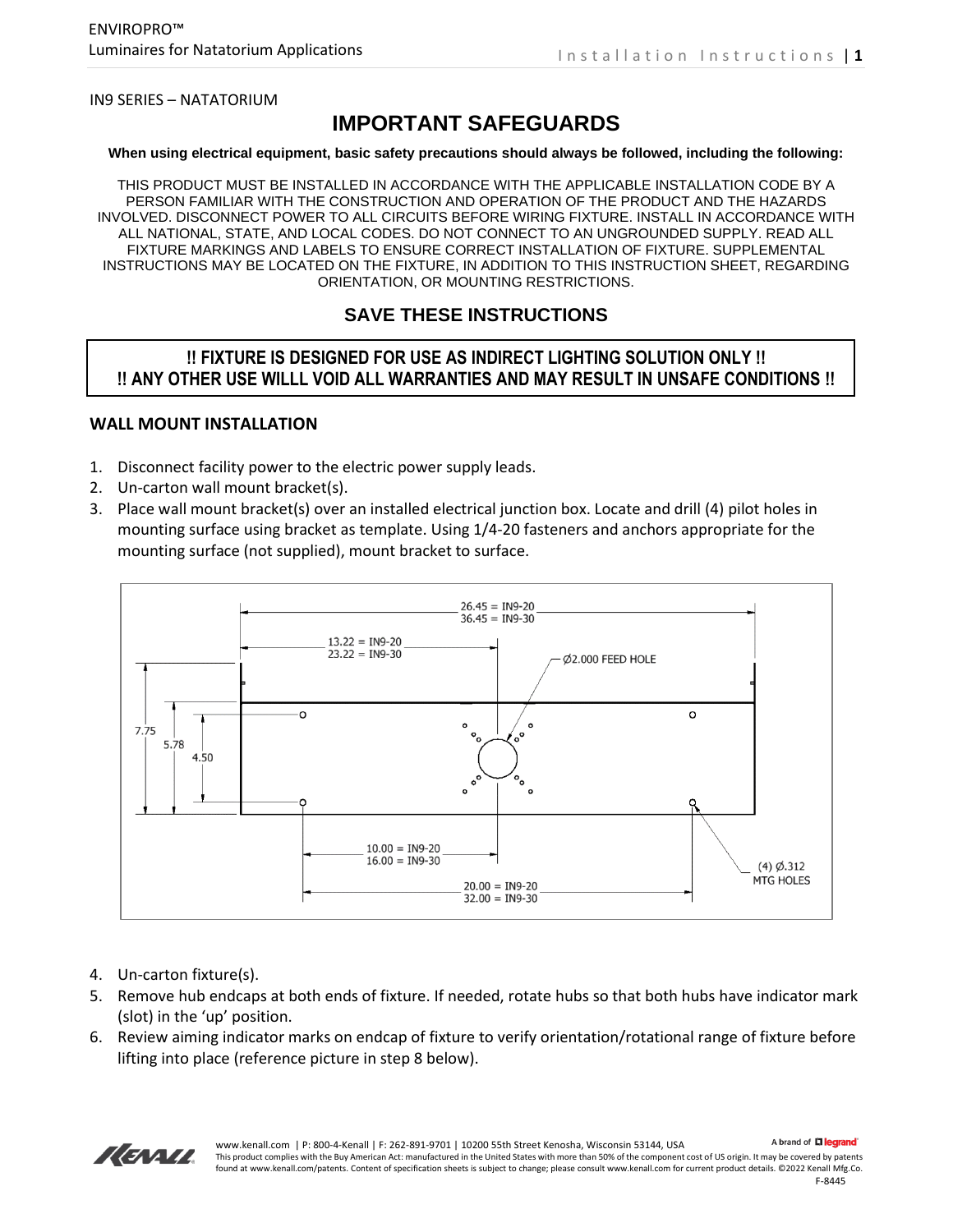7. *This step may require (2) people for safety:* Lift fixture into mounting bracket; while placing fixture in mounting arm slots, pull back slightly on each arm allowing pin to pop into hole in hub.

(fixture shown with optional cutoff shield)



8. Reinstall hub endcaps; adjust fixture to angle required (determined by lighting designer for optimal illumination performance) using hashmarks on end of fixture and indicator mark/slot on hub. Secure in place by tightening hub endcaps.





- 9. Remove hex nut and cover plate from wall mount bracket.
- 10. Install cord + strain-relief through hole in cover and using large hex nut (supplied), secure to cover. Make electrical wiring connections from wired cover plate to AC supply, earth ground, and 0-10V dimming (if used) following all applicable electric codes.
- 11. Secure wired cover plate to wall mount bracket by inserting tabs in top of bracket and re-installing hex nut.





www.kenall.com | P: 800-4-Kenall | F: 262-891-9701 | 10200 55th Street Kenosha, Wisconsin 53144, USA

A brand of Lilegrand

This product complies with the Buy American Act: manufactured in the United States with more than 50% of the component cost of US origin. It may be covered by patents found at www.kenall.com/patents. Content of specification sheets is subject to change; please consult www.kenall.com for current product details. ©2022 Kenall Mfg.Co. F-8445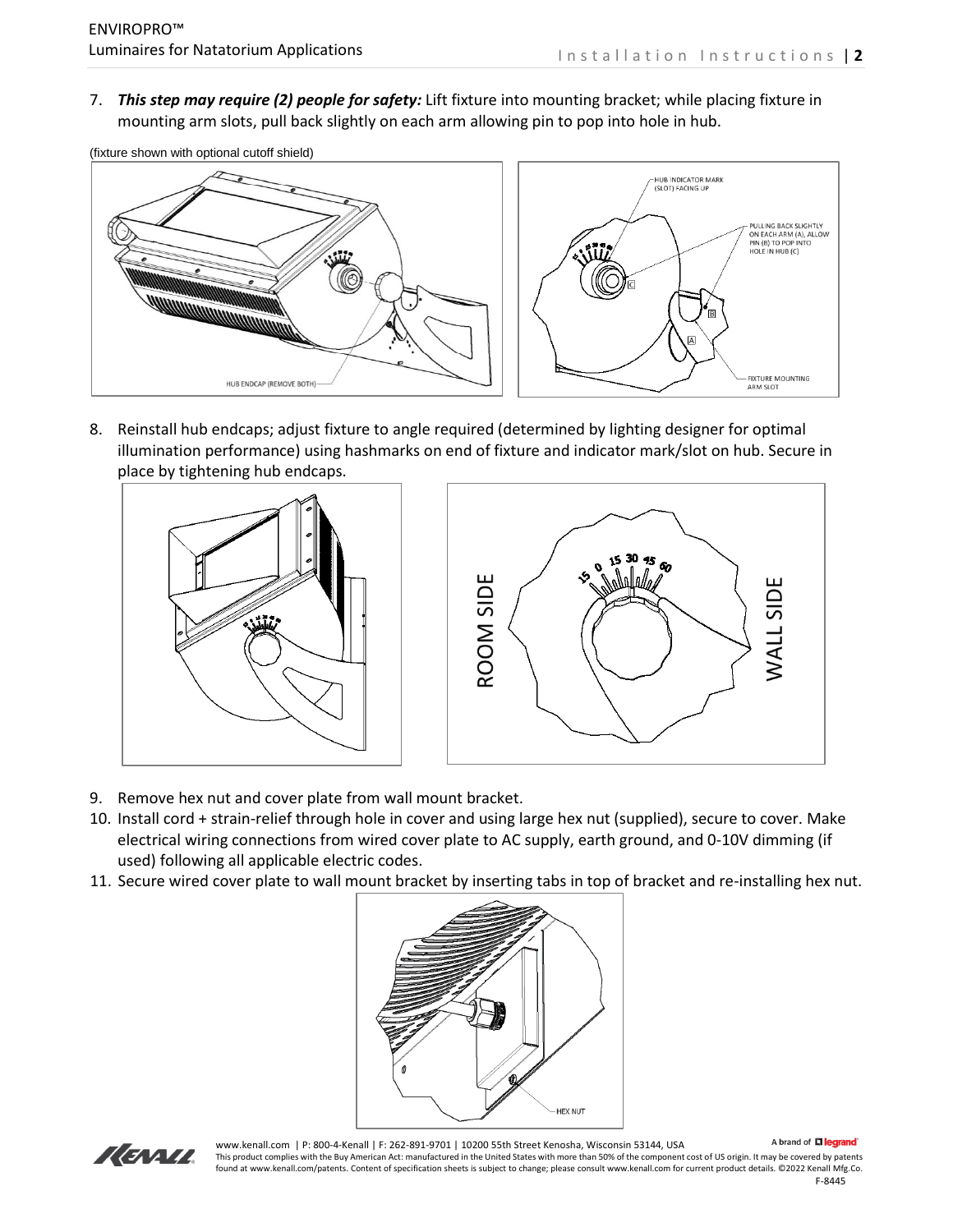#### **PENDANT MOUNT INSTALLATION**

#### **SAFETY RECOMMENDATION:**

**A 1/16" or larger diameter safety aircraft cable (not included, or optionally included as SCH option) is recommended for attaching the fixture to a building structural member as supplemental support only. Consult local codes for details regarding approved safety cable methods and materials.**

- 1. Disconnect facility power to the electric power supply leads.
- 2. Un-carton pendant canopy assembly. Remove canopy cover from ceiling mounting bracket and place cover in secure location. Remove screw lock-up taped to bracket and place with canopy cover.
- 3. Install bracket so that side labelled "A-SIDE" is closest to the area to be illuminated. *NOTE: Sloped ceiling mounting has maximum 4:12 pitch*. Place ceiling mount bracket(s) at desired location; mounting over an installed electrical junction box not required if surface conduit (3/4" conduit) will be used. Locate and drill minimum (6) pilot holes in mounting surface using bracket as template. Using 1/4-20 fasteners and anchors appropriate for the mounting surface (not supplied), mount bracket to ceiling surface.







A brand of Lilegrand www.kenall.com | P: 800-4-Kenall | F: 262-891-9701 | 10200 55th Street Kenosha, Wisconsin 53144, USA This product complies with the Buy American Act: manufactured in the United States with more than 50% of the component cost of US origin. It may be covered by patents found at www.kenall.com/patents. Content of specification sheets is subject to change; please consult www.kenall.com for current product details. ©2022 Kenall Mfg.Co.

F-8445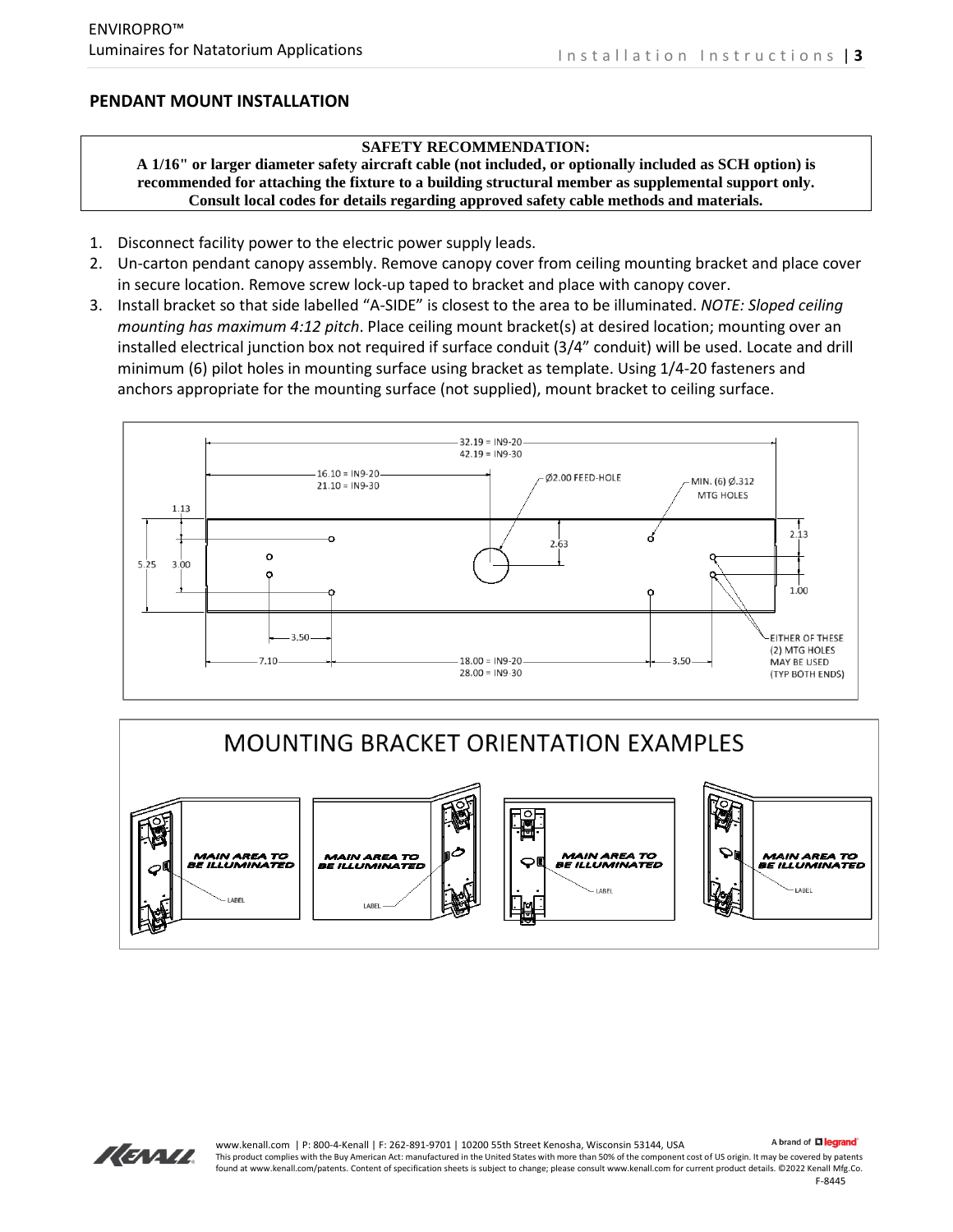#### 4. CANOPY COVERS:

*If installing on a flat ceiling:* remove center pull-out tabs from face of canopy cover (forming a round opening).

*If installing on a sloped ceiling:* remove pull-out tabs as indicated below.



- 5. Un-carton pendants and fixture(s).
- 6. Place fixture on a flat, stable, and clean surface with door/lens opening perpendicular to surface. Place canopy cover on door side of fixture, in-line with fixture. Feed pendants (end without hook bracket) through openings in canopy cover and assemble pendants to fixture hubs. If needed, rotate pendants so that "hook" of bracket at top of pendants is parallel to surface. Feed power cord through appropriate pendant. If SCH option has been ordered: unwrap cable and feed cable through each pendant. Slide canopy cover toward fixture and allow to gently rest on fixture.





www.kenall.com | P: 800-4-Kenall | F: 262-891-9701 | 10200 55th Street Kenosha, Wisconsin 53144, USA

A brand of Lilegrand

This product complies with the Buy American Act: manufactured in the United States with more than 50% of the component cost of US origin. It may be covered by patents found at www.kenall.com/patents. Content of specification sheets is subject to change; please consult www.kenall.com for current product details. ©2022 Kenall Mfg.Co. F-8445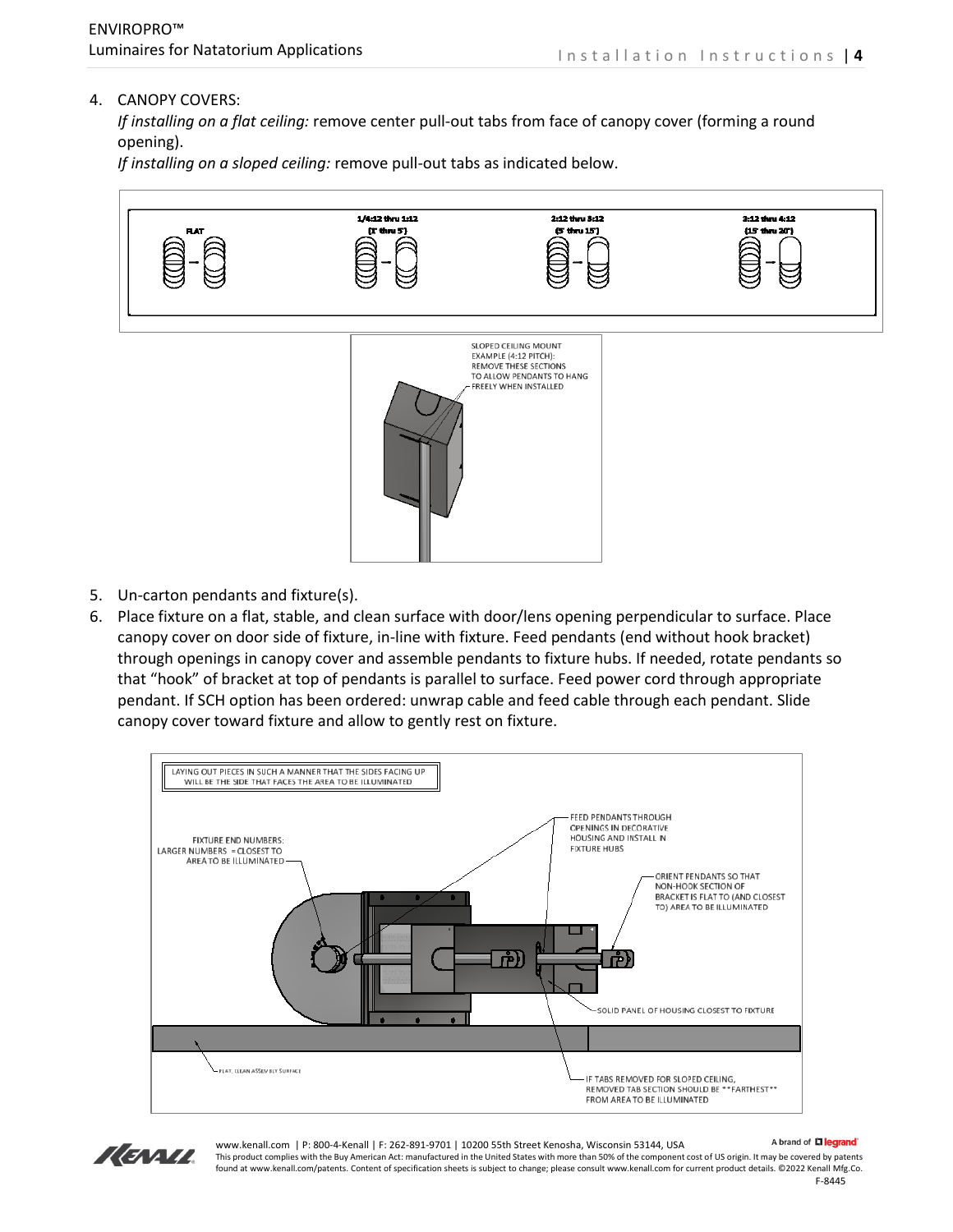7. *For safety, this step should be performed by minimum (2) people:* Lift fixture up to mounting location with pendants pointing up. Using the bracket at the top of the pendants, "hook" over bolt in pendant mounting bracket. Make sure that cord is not pinched. If SCH option ordered – make sure that safety cables are not pinched.



- 8. If SCH option ordered: Route free end of cable to building structure and securing using a site approved method.
- 9. If surface conduit is to be used: Attach conduit fitting(s) as needed to mounting bracket. Remove pull out section at end(s) of decorative cover as needed.
- 10. Make electrical wiring connections from cord to AC supply, earth ground, and 0-10V dimming (if used) following all applicable electric codes.
- 12. Lift canopy cover into place and secure to mounting bracket using 8-32 screws provided in lock-up.
- 13. Loosen hub endcaps; adjust fixture to angle required (determined by lighting designer for optimal illumination performance) using hashmarks on end of fixture and indicator mark/slot on hub. Tighten hub endcaps to secure fixture in place.





A brand of **Li legrand** www.kenall.com | P: 800-4-Kenall | F: 262-891-9701 | 10200 55th Street Kenosha, Wisconsin 53144, USA This product complies with the Buy American Act: manufactured in the United States with more than 50% of the component cost of US origin. It may be covered by patents found at www.kenall.com/patents. Content of specification sheets is subject to change; please consult www.kenall.com for current product details. ©2022 Kenall Mfg.Co.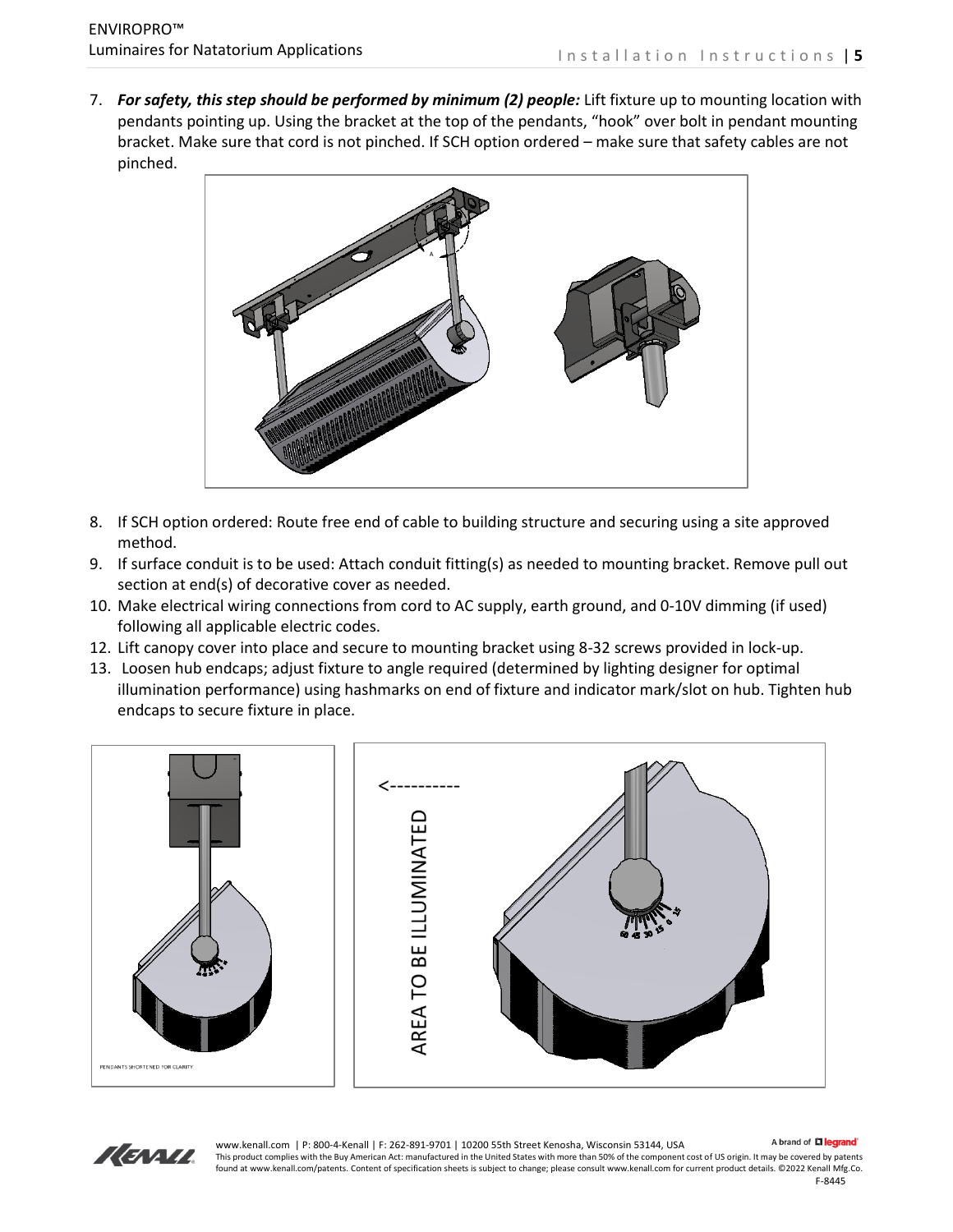## **MAINTENANCE, CARE, AND CLEANING GUIDE**

#### **DISCONNECT POWER TO ALL CIRCUITS BEFORE SERVICING FIXTURE(S). QUALIFIED PERSONNEL SHOULD PERFORM ANY SERVICING OF FIXTURE(S).**

# **!! FIXTURE IS DESIGNED FOR USE AS INDIRECT LIGHTING SOLUTION ONLY !! !! ANY OTHER USE WILLL VOID ALL WARRANTIES AND MAY RESULT IN UNSAFE CONDITIONS !!**

*It is important that these lighting fixture(s) be installed and operated in a natatorium environment that is maintained and operated within industry standards including, but not limited to: ventilation, humidity levels, ambient and water temperatures, and pool water treatments.* 

*A professional with natatorium experience should be contacted for advice in these areas if you are lacking documentation or are unfamiliar with them.*

#### *A facility that is not maintained to these industry standards can accelerate the break-down of metal surfaces which can pose a significant safety hazard.*

Facility Recommendations:

- Check water chlorine levels and ensure that they are not excessive (consult a professional if needed for acceptable chlorine concentrations).
- Do \*NOT\* allow free chlorine levels in the facility to become excessive. Excessive chlorine in a natatorium environment is an established factor in accelerating corrosion in all materials. Facilities that exceed industry standards place the structural integrity of the fixture(s) at greater risk. A professional with natatorium experience should be contacted for advice in the areas of maintenance and environmental controls if needed.
- Visually inspect pool area for any signs of corrosion or metal discoloration; this may be an indication of a facility-wide problem. Please note that the ABSENCE of visual signs does not mean that metal degradation is not possibly occurring. If signs are noted, immediately consult with a professional with natatorium experience. A complete review of the lighting fixture(s), including all mounting details, should be done.
- Monitor ambient temperatures at level of fixture(s) installation. Prolonged temperatures outside of listed operating range (-30°C to 40°C ambient environments for 92L/184L lamp power levels and -30°C to 30°C ambient environments for 130L/260L lamp power levels) can cause premature failure of light engine and possible voiding of warranty.
- Do \*NOT\* allow for pool area heating variations. This can contribute to chlorinated water condensing on lighting fixture(s) which can result in premature failure of the structural and/or electrical system(s). A professional with natatorium experience should be contacted for advice in the areas of maintenance and environmental controls if needed.

Failure to follow these maintenance recommendations may void your warranty and pose a significant safety hazard.